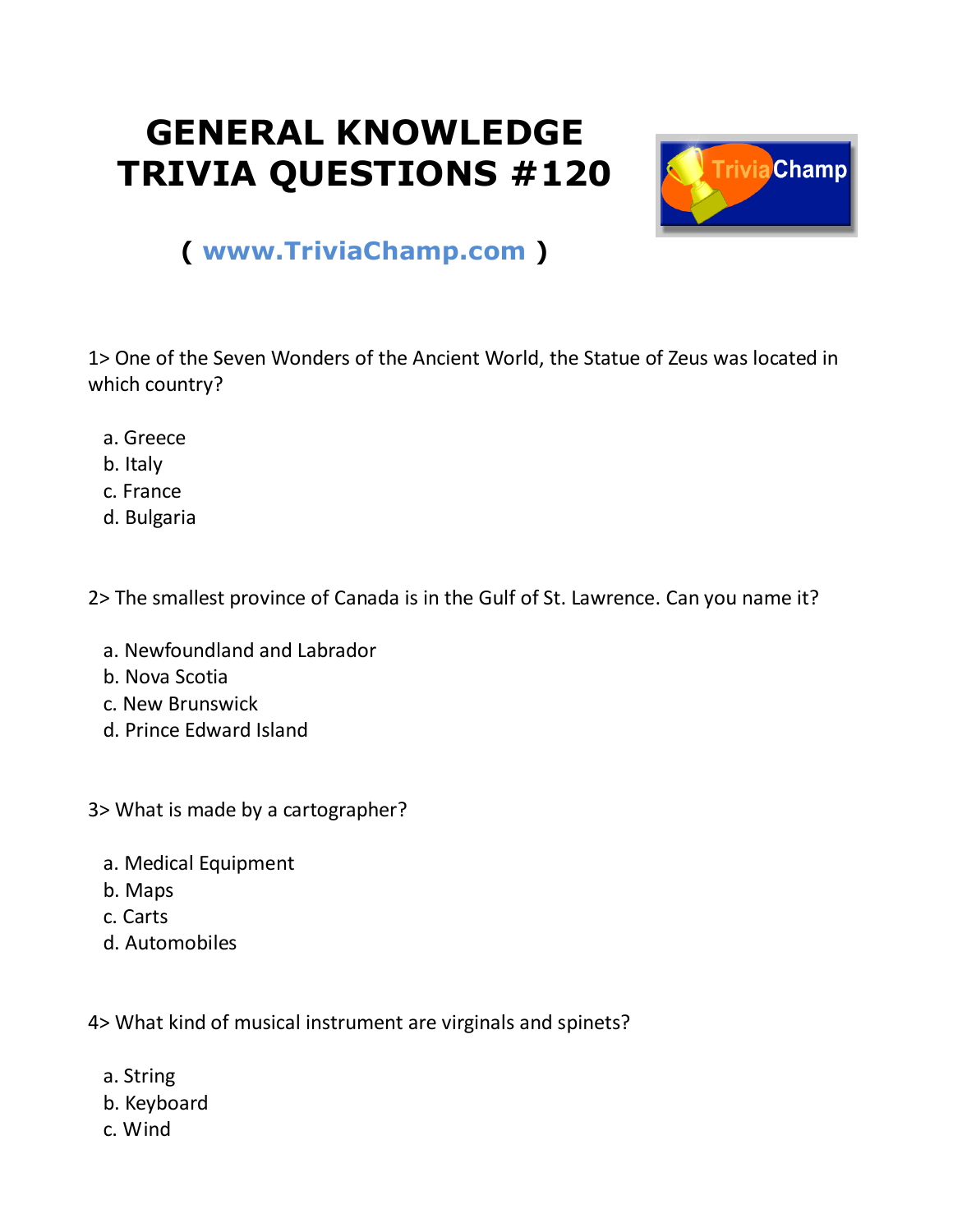d. Drums

5> On a computer using the Windows OS, the ALT+F4 shortcut key combination performs what function?

- a. Quits the current application
- b. Opens the settings menu
- c. Shuts down the computer
- d. Puts computer in sleep mode

6> What general's last words are purported to be "God!...France!...My Son!...Josephine!"?

- a. Ferdinand Foch
- b. Philippe Petain
- c. Toussaint Louverture
- d. Napoleon Bonaparte

7> Brooke Vincent plays the role of which character on the British soap opera "Coronation Street"?

- a. Sophie Webster
- b. Fiz Brown
- c. Maria Connor
- d. Michelle Connor

8> In which American National Park would you find the natural geyser called "Old Faithful"?

- a. Bryce Canyon National Park
- b. Yosemite National Park
- c. Grand Canyon National Park
- d. Yellowstone National Park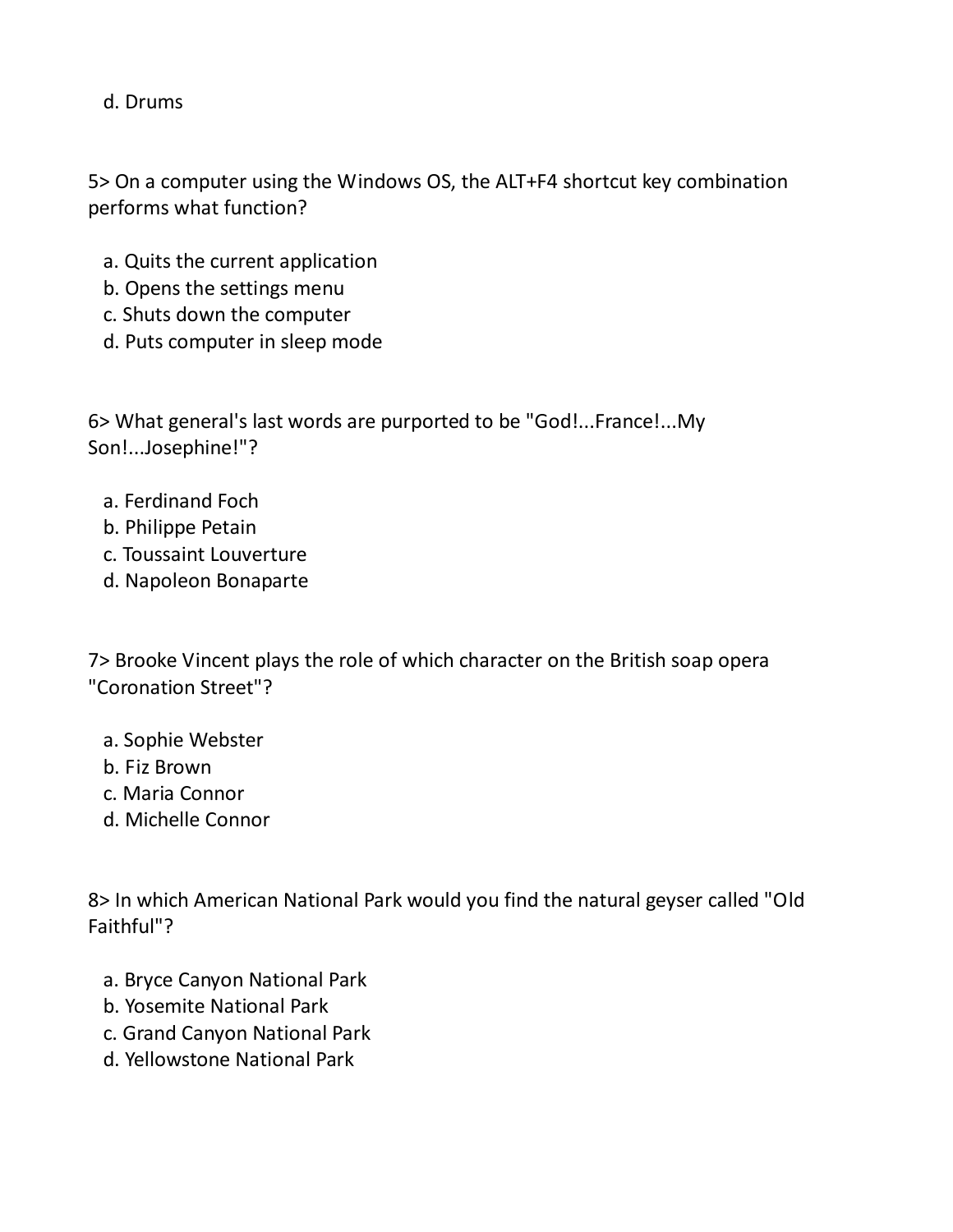9> Kevin Spacey plays the role of Francis Underwood, a ruthless politician, in this Netflix exclusive. Can you name it?

- a. Hemlock Grove
- b. The Get Down
- c. House of Cards
- d. Bloodline

10> Which of the following gambling games found at a casino involves dice?

- a. Roulette
- b. Craps
- c. Blackjack
- d. Keno

11> Which of the following components is not part of an automobile's ignition system?

- a. Rotor
- b. Spark Plugs
- c. Carburetor
- d. Distributor

12> Who invented the "Analytical Engine" in 1837, a design that the framework of today's computers are based on?

- a. Dr. John V. Atanasoff
- b. Bill Gates
- c. Clifford Berry
- d. Charles Babbage

13> Elephants can live to be what age when living in the wild?

- a. 10 Years
- b. 30 Years
- c. 50 Years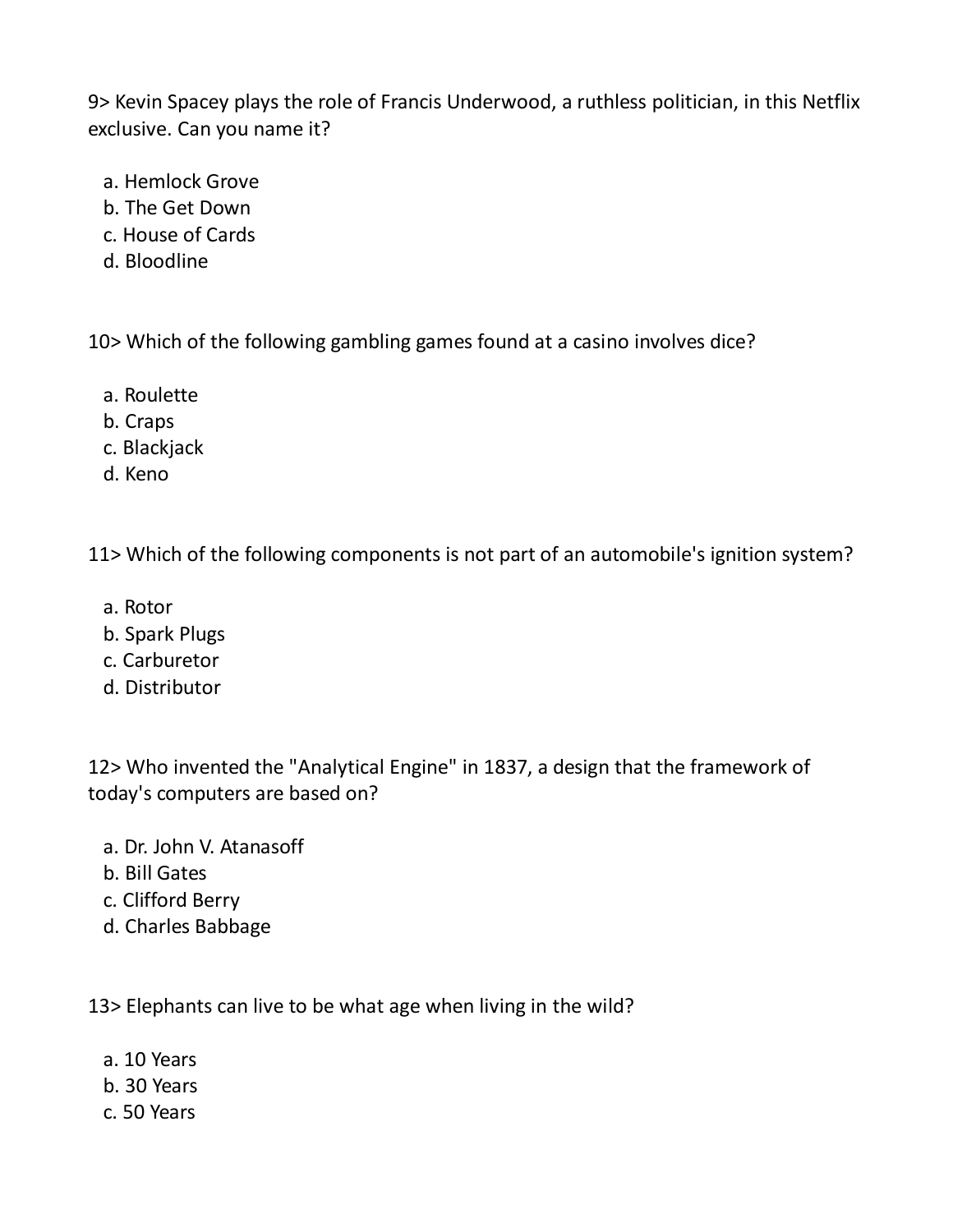d. 70 Years

14> What fictional character fought outlaws in the American Old West with his Native American friend, "Tonto"?

- a. Billy the Kid
- b. Lone Ranger
- c. Kit Carson
- d. Josey Wales

15> How old was the United States of America on July 4, 2016?

 a. 225 Years Old b. 200 Years Old c. 240 Years Old d. 250 Years Old

16> What English mentalist and illusionist has had hit TV shows with "Trick of the Mind" and "Trick or Treat"?

- a. Paul Daniels
- b. Alan Alan
- c. Dynamo
- d. Derren Brown

17> Which well-known horror writer wrote the novels "Hellraiser", "Lord of Illusions" and "Imajica"?

- a. Clive Barker
- b. William Peter Blatty
- c. Stephen King
- d. Dean Koontz

18> What British naval officer and explorer led the first expedition to reach the "North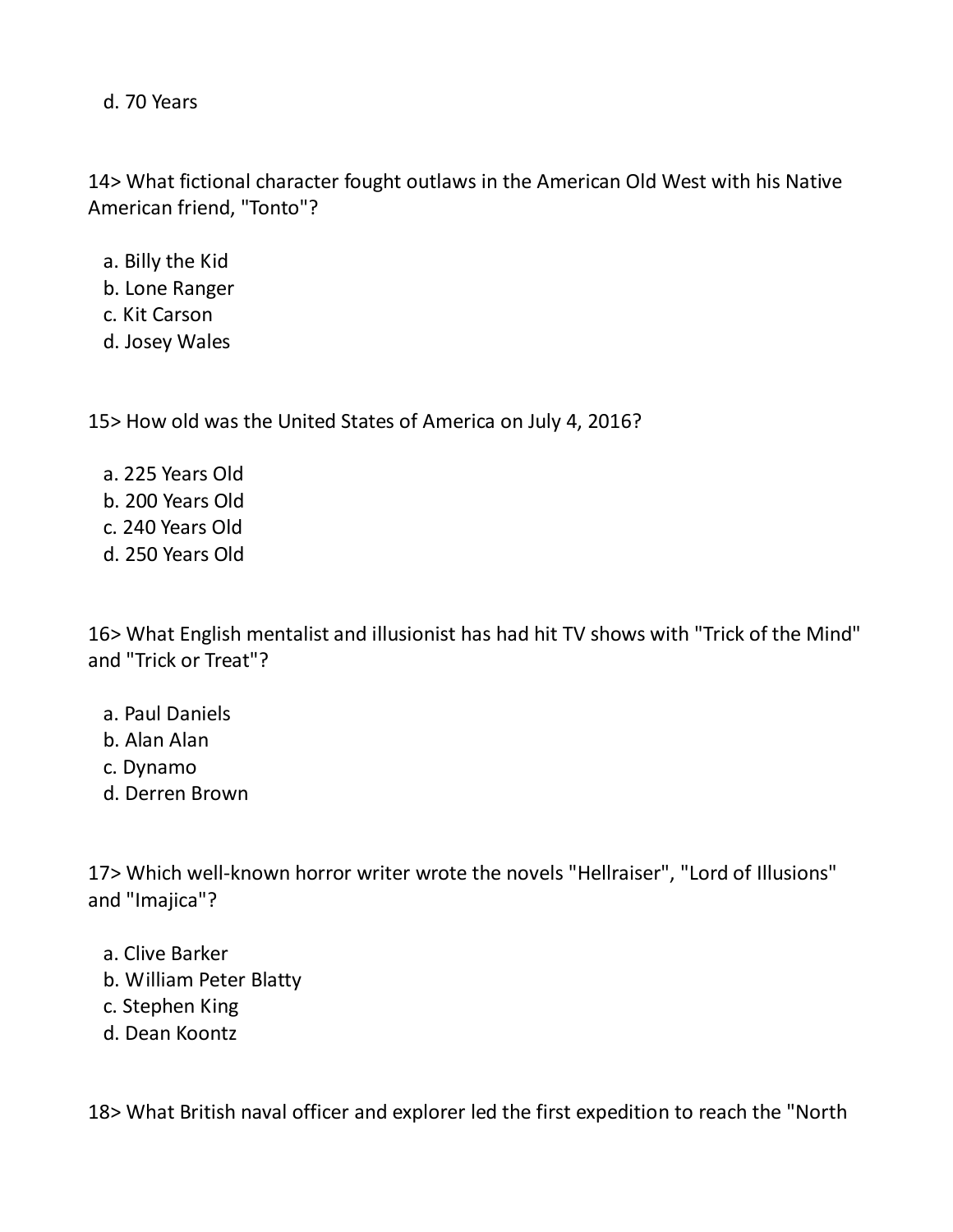Magnetic Pole" in 1831?

- a. Douglas Mawson
- b. Roald Amundsen
- c. John Franklin
- d. James Clark Ross

19> Introduced in November of 2013, the Canadian five dollar bill is predominantly what color?

- a. Green
- b. Orange
- c. Red
- d. Blue

20> Who was the only US president to serve non-consecutive terms in office?

- a. Rutherford B. Hayes
- b. Calvin Coolidge
- c. Grover Cleveland
- d. William McKinley

## **Answers:**

1> Greece - The Statue of Zeus was destroyed during the 5th century AD.

2> Prince Edward Island - Prince Edward Island is renowned for its seafood like lobster, shrimp and mussels.

3> Maps - Cartography is the study and practice of making maps.

4> Keyboard - Virginals and spinets are both from the harpsichord family.

5> Quits the current application - The key combination SHIFT+DELETE will delete an item permanently.

6> Napoleon Bonaparte - Napoleon died at the age of 51 in 1821.

- 7> Sophie Webster Coronation Street has been on the air since 1960.
- 8> Yellowstone National Park Yellowstone National Park is located in the US states of